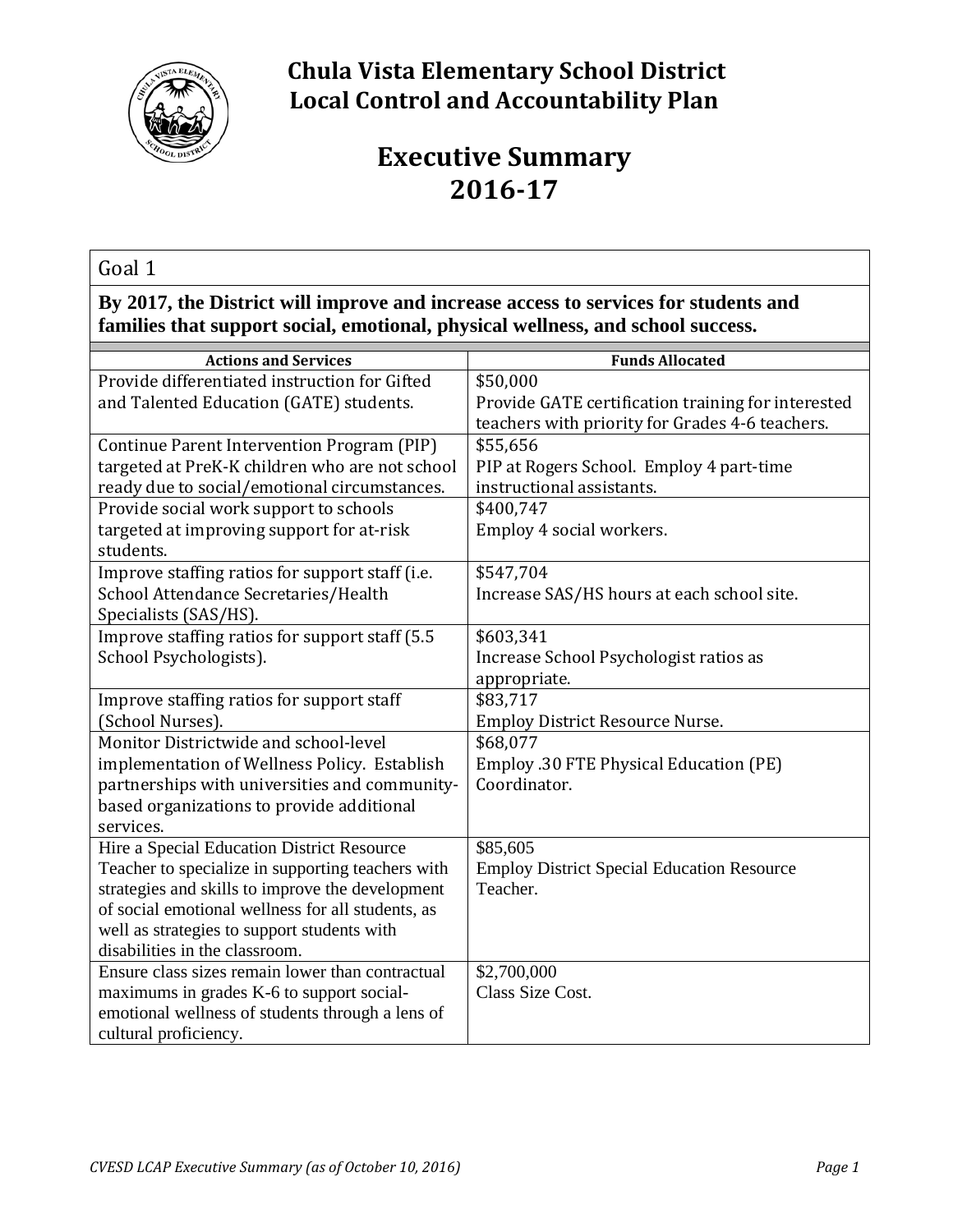### Goal 2

**By 2017, the District will ensure students engage in relevant, personalized learning experiences that integrate critical thinking, collaboration, communication, creativity, and the use of technology, ensuring that all students are using 21st century fluencies and experiencing a balanced educational program that encompasses each curricular area (i.e. Visual and Performing Arts (VAPA), ELA/ELD, Math, History/Social Science, Science, PE/Health, and Technology).**

| <b>Funds Allocated</b>                            |
|---------------------------------------------------|
| \$308,679                                         |
| Increase Library Clerks/Technicians staffing      |
| ratios 5.0-7.5 hours/week/per school.             |
| 2014-2015: \$2,000,000                            |
| 2015-2016: \$503,764                              |
| 2016-2017: \$907,927                              |
| 1:1 Technology Initiative/one grade level at each |
| school.                                           |
| \$454,496                                         |
| Employ 6 Technology Support staff to assist       |
| schools in hardware trouble shooting and          |
| software applications.                            |
| \$5,409,605                                       |
| Employ additional teachers to focus on VAPA in    |
| order to release classroom teachers for           |
| collaboration.                                    |
| \$3,926,102                                       |
| Employ current 19 RTs and hire 21 additional RTs  |
| to ensure every school has an RT.                 |
| \$128,376                                         |
| Employ VAPA Coordinator.                          |
| No Cost for 2016-17.                              |
|                                                   |
|                                                   |

#### Goal 3

#### **The District will increase parent engagement at District and sites.**

| <b>Actions and Services</b>                    | <b>Funds Allocated</b>                           |
|------------------------------------------------|--------------------------------------------------|
| Translation/interpretation staff to assist the | \$80,016                                         |
| District and school sites.                     | Employ District translator/interpreter.          |
| School Readiness Program at six sites/quarter  | \$193,338                                        |
| for a total of 24 sites.                       | Employ 6 instructional assistants to outreach to |
|                                                | community.                                       |
| Parent Community Liaison to provide services   | \$32,424                                         |
| and support to families and students           | Employ .6 FTE Parent Community Liaison.          |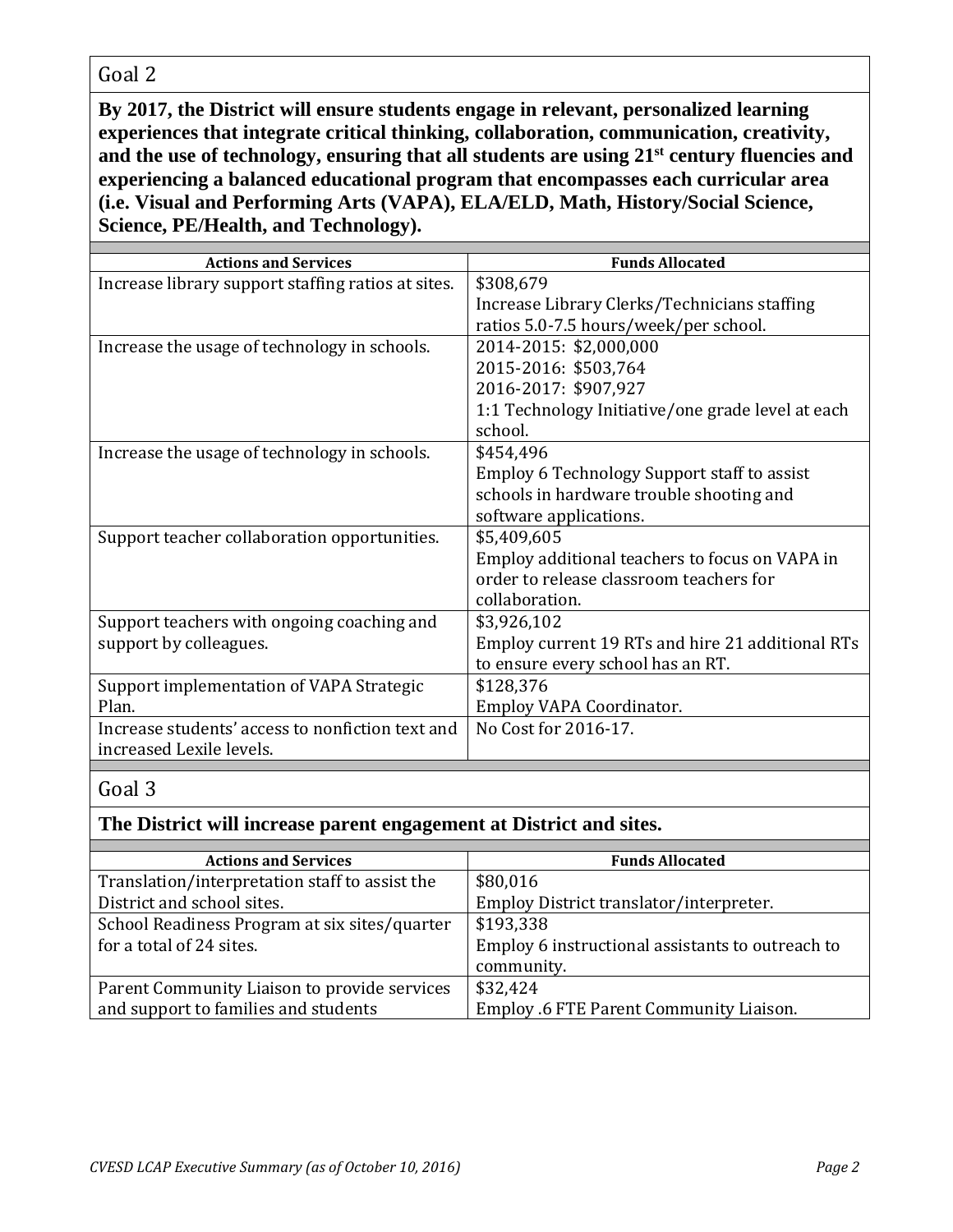Goal 4

**By 2018, all students will have access to instructional materials aligned to California State Standards and teachers will implement best instructional practices across all curricular areas including ELA/ELD, Mathematics, and Science.**

| <b>Actions and Services</b>              | <b>Funds Allocated</b>                 |
|------------------------------------------|----------------------------------------|
| Purchase VAPA curriculum, materials, and | \$50,000                               |
| support.                                 | Purchase supplies and support for VAPA |
|                                          |                                        |

#### Goal 5

**The District will recruit and retain the highest caliber employees ("A" players) to support students and families and will ensure system-wide equitable access to services and supports in the areas of:**

- **Technology**
- **Facilities**
- **Pupil Services Health Services**
- **Recruitment of highly qualified teachers (HQT) including CLAD.**

| <b>Actions and Services</b>                      | <b>Funds Allocated</b>                            |
|--------------------------------------------------|---------------------------------------------------|
| Speech, Language, and Pathology (SLP) pay        | \$240,111                                         |
| differential to increase their initial placement | Provide pay differential for SLPs.                |
| on the salary schedule.                          |                                                   |
| Increase Speech, Language, and Pathology         | \$1,078,542                                       |
| (SLP) and RSP positions.                         | Re-employ 7 SLPs and 5 RSPs.                      |
| Provide interpretation/translation services for  | \$80,016                                          |
| the District and sites.                          | Employ District translator/interpreter.           |
| Provide technology support to schools.           | \$454,496                                         |
|                                                  | Employ 6.0 FTE Technology Support technicians.    |
| Ensure school libraries are open more hours.     | \$308,679                                         |
|                                                  | Increase site allocation for library              |
|                                                  | clerks/technicians additional 5 or 7.5 hours per  |
|                                                  | week.                                             |
| Provide support to at-risk students including    | \$400,747                                         |
| Low Income, English Learners, and Foster         | Employ 4 Social Workers.                          |
| Youth.                                           |                                                   |
| Improve School Psychologist/school ratios.       | \$603,341                                         |
|                                                  | Employ 5.5 FTE psychologists.                     |
| Improve support to School Nurses.                | \$83,717                                          |
|                                                  | <b>Employ District Resource Nurse.</b>            |
| Support special education (SPED) teachers.       | \$136,153                                         |
|                                                  | Employ 1 SPED Coordinator.                        |
| Recruit additional Resource Specialists (RSP)    | \$127,917                                         |
| teachers by increasing their years of service    | Increase Special Education Teachers' years of     |
| credit from 5 years to up to 20 years on the     | service credit to up to 20 years for placement on |
| salary schedule.                                 | the salary schedule.                              |